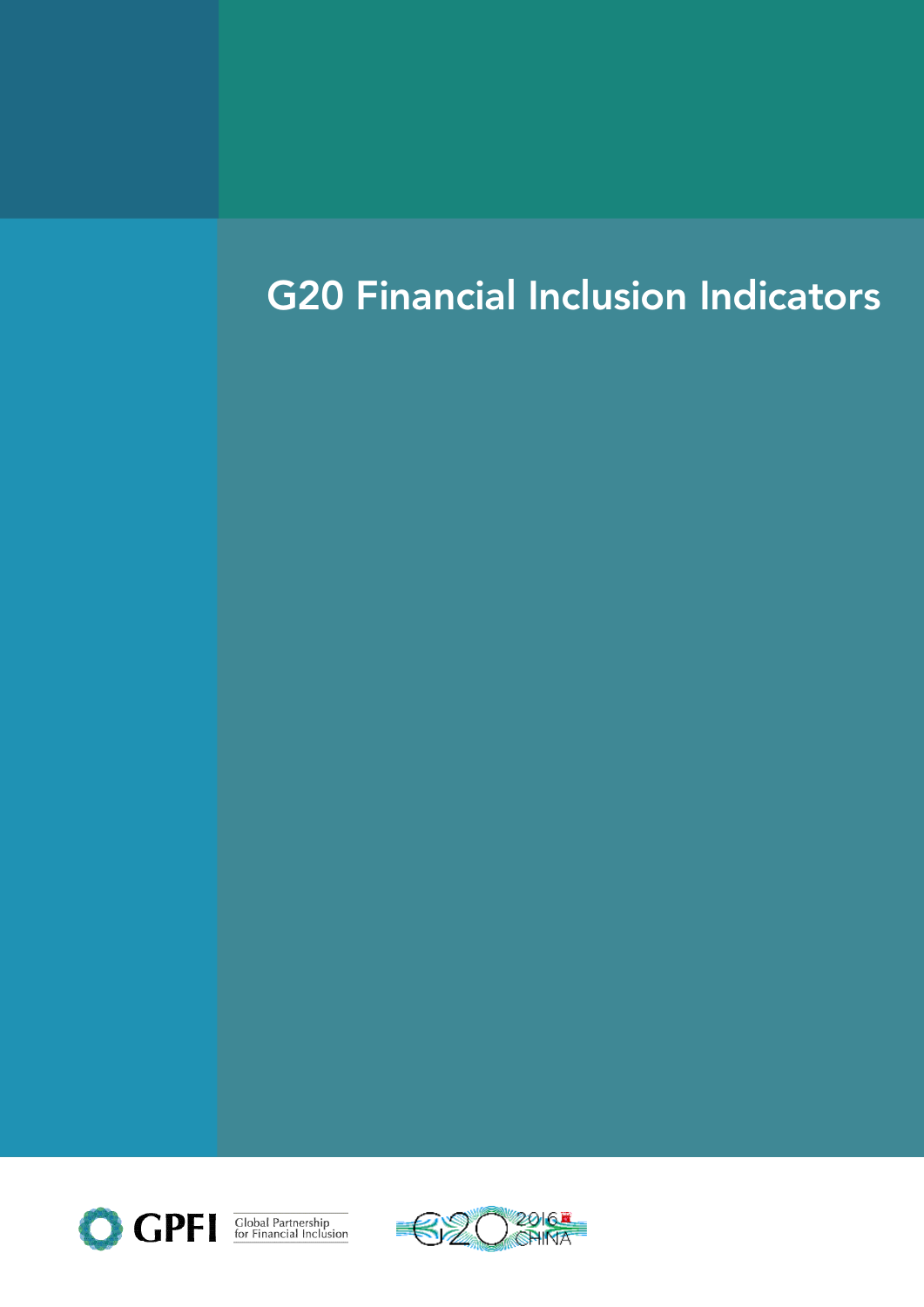### **Overview**

The Group of Twenty (G20) recognizes the key role of financial inclusion in The realisation that financial inclusion is a key enabling element in the fight against poverty and the pursuit of inclusive development is leading to an increasing focus on financial inclusion policies and initiatives. Reliable data covering the major components of sustainable financial inclusion development is critical to inform these policies and to monitor the effect of initiatives. Data also provides a starting point on which to base ambitious financial inclusion targets. G20 leaders agreed at the Cannes Summit in 2011 to the Global Partnership for Financial Inclusion (GPFI) recommendation to support global and national financial inclusion data efforts and subsequently endorsed the G20 Basic Set of financial inclusion indicators at the G20 Los Cabos Summit in 2012, born out of the work of the GPFI.

As committed at the time of the endorsement of the Basic Set and in support of the key focus area of financial literacy under the Russian G20 Presidency, the GPFI developed a more comprehensive set of financial inclusion indicators, with the aim of deepening the understanding of the financial inclusion landscape. This expanded set– including indicators on financial literacy and the quality of financial service provisioning and consumption– was endorsed at the G20 St. Petersburg Summit in 2013.

Under the leadership of the Chinese G20 Presidency and in consultation with G20 members and GPFI implementing partners, new indicators have been proposed to measure the use, availability, and quality of digital financial services. The expansion and revision of the existing set of indicators is driven by the development of new digital models, as well as the availability of new data on both the demand for and supply of digital financial services. The indicators measure both use of digital payments and access to digital infrastructure. These indicators cover a wide range of payment instruments and access channels. The underlying account used for payments may be held with a bank or other financial institution or an e-money account. Payments include those made on the internet, through a mobile phone or device connected to a Wi-Fi network, or using a point of sale (POS) terminal.

These indicators can be collected by government statistical agencies and used to measure achievements and disparities in the use of digital financial services and the technology and enabling environment needed to benefit from them. Used in conjunction with additional country-specific indicators, the G20 Financial Inclusion Indicators can inform policy makers and enable monitoring of financial inclusion development, both at a national and at a global level.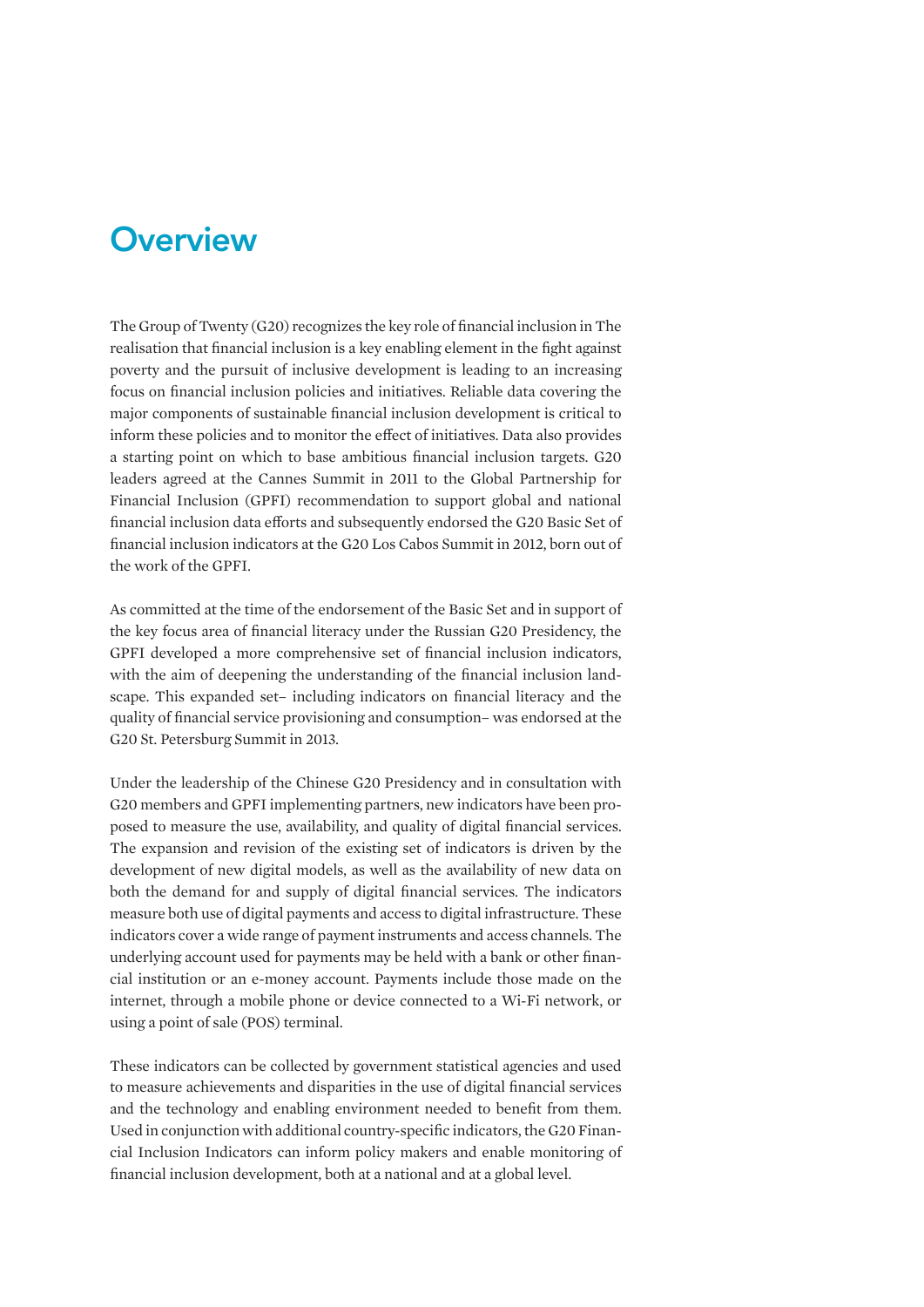# Indicators

Financial inclusion is measured in three dimensions: (i) access to financial services; (ii) usage of financial services; and (iii) the quality of the products and the service delivery. Both supply-side and demand-side data is included to form a comprehensive view.

Countries are encouraged to collect their own data and supplement the indicators given in the table below with data on areas of specific relevance to the country context. The data sources listed in the table below provide a useful starting point with which to populate the key indicators. The availability, sustainability and robustness of data were the key criteria, with appropriateness and comprehensiveness, in selecting the G20 Financial Inclusion Indicators. The data sources include the World Bank Global Findex database, IMF Financial Access Survey, Gallup World Poll, World Bank Enterprise Surveys, OECD National Financial Literacy and Financial Inclusion Surveys, OECD Financing SMEs and Entrepreneurs Scoreboard, World Bank Doing Business, World Bank Global Survey on Consumer Protection and Financial Literacy, World Bank Financial Capability Surveys, and World Bank Global Payments Systems Survey. A glossary of indicator definitions is available at the GPFI data portal (http:// datatopics.worldbank.org/g20fidata/).

Although the scope of the G20 Financial Inclusion Indicators is comprehensive enough to provide a holistic assessment, new data collection efforts as well as evolving technology and business models may well require additional or adapted indicators in the future.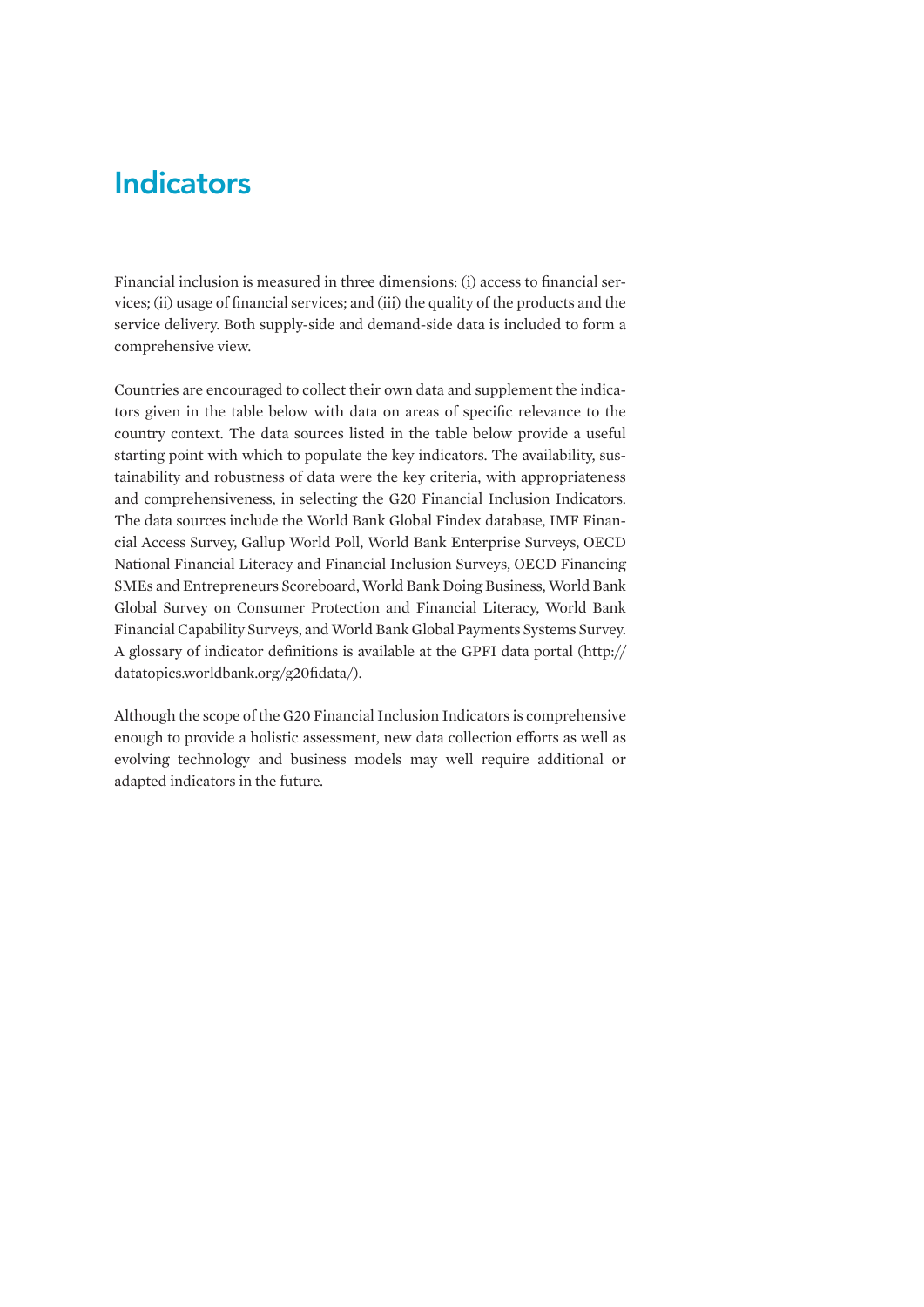#### **Summary Table: The G20 Financial Inclusion Indicators**

#### *NOTE: Indicators proposed in 2016 are shaded in green; revised indicators are shaded in blue.*

|                                 | Category                                                | Indicator                                                                                                                                                                                                                                                                                                                                                                                                                                                                                                                                                                                                                                                                                                                                            | <b>Source</b>                                         | Frequency        |  |
|---------------------------------|---------------------------------------------------------|------------------------------------------------------------------------------------------------------------------------------------------------------------------------------------------------------------------------------------------------------------------------------------------------------------------------------------------------------------------------------------------------------------------------------------------------------------------------------------------------------------------------------------------------------------------------------------------------------------------------------------------------------------------------------------------------------------------------------------------------------|-------------------------------------------------------|------------------|--|
| <b>USAGE INDICATORS: ADULTS</b> |                                                         |                                                                                                                                                                                                                                                                                                                                                                                                                                                                                                                                                                                                                                                                                                                                                      |                                                       |                  |  |
| $1A^D$                          | <b>Adults with an</b><br>account                        | Account (% age 15+)<br>Percentage of adults who report having an account (by<br>themselves or together with someone else) with a formal<br>financial institution or a mobile money provider                                                                                                                                                                                                                                                                                                                                                                                                                                                                                                                                                          | <b>WB Global Findex</b>                               | Triennial        |  |
| 1B                              | Number of<br>accounts                                   | Deposit accounts per 1,000 adults                                                                                                                                                                                                                                                                                                                                                                                                                                                                                                                                                                                                                                                                                                                    | <b>IMF Financial</b><br><b>Access Surveys</b>         | Annual           |  |
| 1 <sub>C</sub>                  |                                                         | E-money accounts per 1,000 adults                                                                                                                                                                                                                                                                                                                                                                                                                                                                                                                                                                                                                                                                                                                    | <b>WB Global</b><br>Payments Systems<br>Survey        | Annual           |  |
| 1D                              |                                                         | Mobile money transactions per 100,000 adults<br>Number of mobile money transactions per 100,000 adults                                                                                                                                                                                                                                                                                                                                                                                                                                                                                                                                                                                                                                               | <b>IMF Financial</b><br><b>Access Surveys</b>         | Annual           |  |
| $2A^D$                          | Adults with<br>credit at<br>regulated                   | Borrowed from a financial institution in the past year (% age<br>15+): Percentage of adults with at least one loan outstanding<br>from a bank or other formal financial institution                                                                                                                                                                                                                                                                                                                                                                                                                                                                                                                                                                  | <b>WB Global Findex</b>                               | Triennial        |  |
| 2B                              | institutions                                            | Outstanding loans per 1,000 adults                                                                                                                                                                                                                                                                                                                                                                                                                                                                                                                                                                                                                                                                                                                   | <b>IMF Financial</b><br><b>Access Surveys</b>         | Annual           |  |
| 3                               | Adults with<br>insurance                                | Insurance policy holders per 1,000 adults<br>Disaggregated by life and non-life insurance                                                                                                                                                                                                                                                                                                                                                                                                                                                                                                                                                                                                                                                            | <b>IMF Financial</b><br><b>Access Surveys</b>         | Annual           |  |
| 4                               | <b>Cashless</b><br>transactions                         | Retail cashless transactions per 1,000 adults<br>Includes: number of cheques, credit transfers, direct debits,<br>payment card transactions (debit cards, credit cards), and<br>payments by e-money instruments (card-based e-money<br>instruments, mobile money products, and online money<br>products)                                                                                                                                                                                                                                                                                                                                                                                                                                             | <b>WB Global</b><br><b>Payments Systems</b><br>Survey | Annual           |  |
| $5^D$                           | <b>Adults using</b><br>digital payments                 | Made or received digital payments (% age 15+)<br>Percentage of adults using a transaction account (with a bank<br>or other formal financial institution or mobile money provider) to<br>make or receive a digital financial payment<br>Includes: Use the internet to pay bills or make purchases online;<br>Use a phone to pay bills, make purchases, or send or receive<br>money from an account (with a bank or other formal financial<br>institution or mobile money provider); Use a debit or credit card<br>to make a direct payment from an account; Send or receive<br>remittances to/from an account; Receive wages, government<br>transfer payments, or agricultural payments to an account; Send<br>utility or school fees from an account | <b>WB Global Findex</b>                               | <b>Triennial</b> |  |
| $\mathsf{5A}^{*,\mathsf{D}}$    | Payment using a<br>mobile phone<br>(from an<br>account) | <sub-indicator> Made payment using mobile phone (% age 15+)<br/>Percentage of adults using a mobile phone to pay bills, make<br/>purchases, or send or receive money from an account (with a<br/>bank or other formal financial institution or mobile money<br/>provider)</sub-indicator>                                                                                                                                                                                                                                                                                                                                                                                                                                                            | <b>WB Global Findex</b>                               | <b>Triennial</b> |  |
| $5B^*{}^{,D}$                   | <b>Payments using</b><br>the internet                   | <sub-indicator> Made payment using the internet (% age 15+)<br/>Percentage of adults using the internet to pay bills, make<br/>purchases, or send money online</sub-indicator>                                                                                                                                                                                                                                                                                                                                                                                                                                                                                                                                                                       | <b>WB Global Findex</b>                               | <b>Triennial</b> |  |
| $5c^{*,D}$                      | Payment using a<br>bank card                            | <sub-indicator> Made payment using a debit card (% age 15+)<br/>Percentage of adults using a debit card to directly make a<br/>payment from an account (with a bank or other formal financial<br/><i>institution</i>)</sub-indicator>                                                                                                                                                                                                                                                                                                                                                                                                                                                                                                                | <b>WB Global Findex</b>                               | <b>Triennial</b> |  |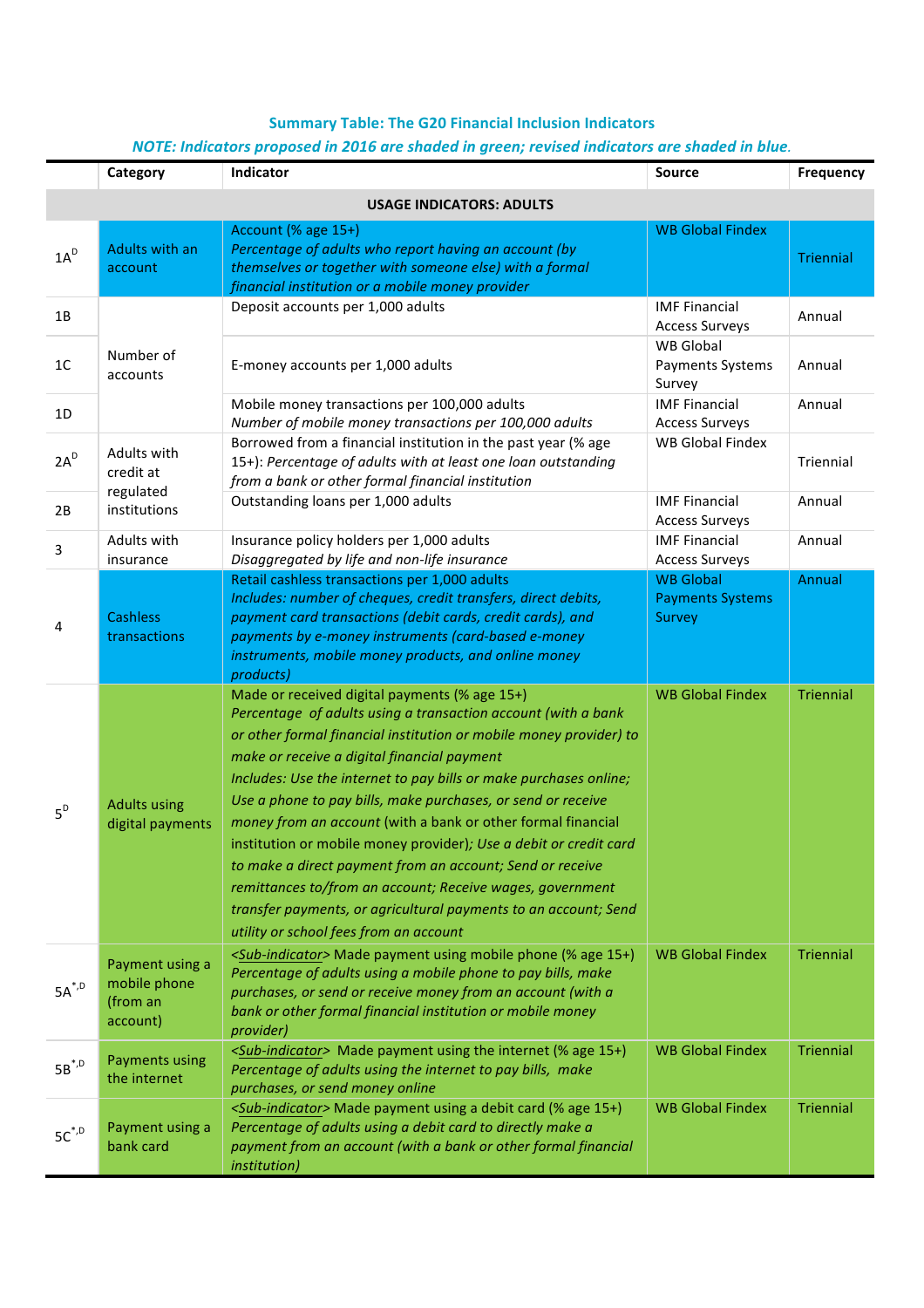|                              | Category                                          | Indicator                                                                                                                                                                                                                                                                                                                                                                                                                                         | <b>Source</b>                                      | <b>Frequency</b> |
|------------------------------|---------------------------------------------------|---------------------------------------------------------------------------------------------------------------------------------------------------------------------------------------------------------------------------------------------------------------------------------------------------------------------------------------------------------------------------------------------------------------------------------------------------|----------------------------------------------------|------------------|
| $\mathsf{5D}^{*,\mathsf{D}}$ | <b>Payment using</b><br>account                   | <sub-indicator> Received wages or government transfers into<br/>an account (% age 15+)<br/>Percentage of adults who receive wages or government<br/>transfers into an account (with a bank or other formal financial<br/>institution or mobile money provider)</sub-indicator>                                                                                                                                                                    | <b>WB Global Findex</b>                            | <b>Triennial</b> |
| 6 <sup>D</sup>               | High frequency<br>of account use                  | High frequency of account use (% age 15+)<br>Percentage of adults with high frequency use of an account.<br>"High frequency" is defined as having taken money out of a<br>personal account(s) at a bank or other formal financial<br>institution 3 or more times in a typical month, including cash<br>withdrawals, electronic payments or purchases, checks, or any<br>other type of payment debit, either by account owner or third<br>parties. | <b>WB Global Findex</b>                            | Triennial        |
| $7^D$                        | Saving<br>propensity                              | Saved at a financial institution (% age 15+)<br>Percentage of adults that saved at a bank or other formal                                                                                                                                                                                                                                                                                                                                         | <b>WB Global Findex</b>                            | Triennial        |
|                              |                                                   | financial institution in the past year<br><b>USAGE INDICATORS: ENTERPRISES</b>                                                                                                                                                                                                                                                                                                                                                                    |                                                    |                  |
|                              |                                                   |                                                                                                                                                                                                                                                                                                                                                                                                                                                   |                                                    |                  |
| $8A^G$                       |                                                   | SMEs with an account at a formal financial institution (%)<br>Percentage of Small or Medium Sized Enterprises (SMEs) with an<br>account at a bank or other formal financial institution                                                                                                                                                                                                                                                           | <b>WB Enterprise</b><br>Surveys                    | 3-5 years        |
| 8B                           | Formally banked<br>enterprises                    | SME deposit accounts (as a % of non-financial corporation<br>borrowers)<br>Number of SME deposit accounts (as a % of non-financial<br>corporation borrowers)                                                                                                                                                                                                                                                                                      | <b>IMF Financial Access</b><br>Surveys             | Annual           |
| $9A^G$                       | Enterprises with<br>outstanding loan              | SMEs with an outstanding loan or line of credit (%)<br>Percentage of SME with outstanding loan or line of credit from a<br>bank or other formal financial institution                                                                                                                                                                                                                                                                             | <b>WB Enterprise</b><br>Surveys                    | 3-5 years        |
| 9B                           | or line of credit<br>at regulated<br>institutions | SME loan accounts (as a % of non-financial corporation<br>borrowers)<br>Number of SME loan accounts (as a % of non-financial<br>corporation borrowers)                                                                                                                                                                                                                                                                                            | <b>IMF Financial Access</b><br>Surveys             | Annual           |
|                              | <b>Digital payments</b>                           | SMEs that send or receive digital payments from an account (%)                                                                                                                                                                                                                                                                                                                                                                                    | <b>WB Enterprise</b>                               | 3-5 years        |
| 10 <sup>6</sup>              | to or from<br>enterprises                         | Percentage of SMEs that send or receive digital payments from<br>an account                                                                                                                                                                                                                                                                                                                                                                       | <b>Surveys</b><br>(Aspirational)                   |                  |
|                              |                                                   | <b>ACCESS INDICATORS: PHYSICAL POINTS OF SERVICE</b>                                                                                                                                                                                                                                                                                                                                                                                              |                                                    |                  |
| 11A                          |                                                   | Branches per 100,000 adults<br>Number of branches per 100,000 adults                                                                                                                                                                                                                                                                                                                                                                              | <b>IMF Financial Access</b><br>Surveys             | Annual           |
| 11B                          | Points of service                                 | ATMs per 100,000 adults<br>Number of ATMs per 100,000 adults                                                                                                                                                                                                                                                                                                                                                                                      | <b>IMF Financial Access</b><br>Surveys             | Annual           |
| 11C                          |                                                   | Agents of payment service providers per 100,000 adults<br>Includes: agents of banks and other deposit-taking institutions,<br>as well as specialized entities such as money transfer operators<br>and e-money issuers                                                                                                                                                                                                                             | <b>WB Global Payments</b><br><b>Systems Survey</b> | Annual           |
| 11D                          |                                                   | Mobile agent outlets per 100,000 adults<br>Number of mobile agent outlets per 100,000 adults                                                                                                                                                                                                                                                                                                                                                      | <b>IMF Financial Access</b><br>Surveys             | Annual           |
| 11E                          |                                                   | POS terminals per 100,000 adults<br>Number of POS terminals per 100,000 adults                                                                                                                                                                                                                                                                                                                                                                    | <b>WB Global Payments</b><br><b>Systems Survey</b> | Annual           |
| 11F <sup>D</sup>             |                                                   | Access to a mobile phone or internet at home (% age 15+)<br>Percentage of adults with access to a mobile phone or device or<br>internet access in the home                                                                                                                                                                                                                                                                                        | <b>Gallup World Poll</b>                           | <b>Triennial</b> |
| 12                           | Debit card<br>ownership                           | Debit cards per 1,000 adults<br>Number of debit cards per 1,000 adults                                                                                                                                                                                                                                                                                                                                                                            | <b>WB Global Payments</b><br><b>Systems Survey</b> | Annual           |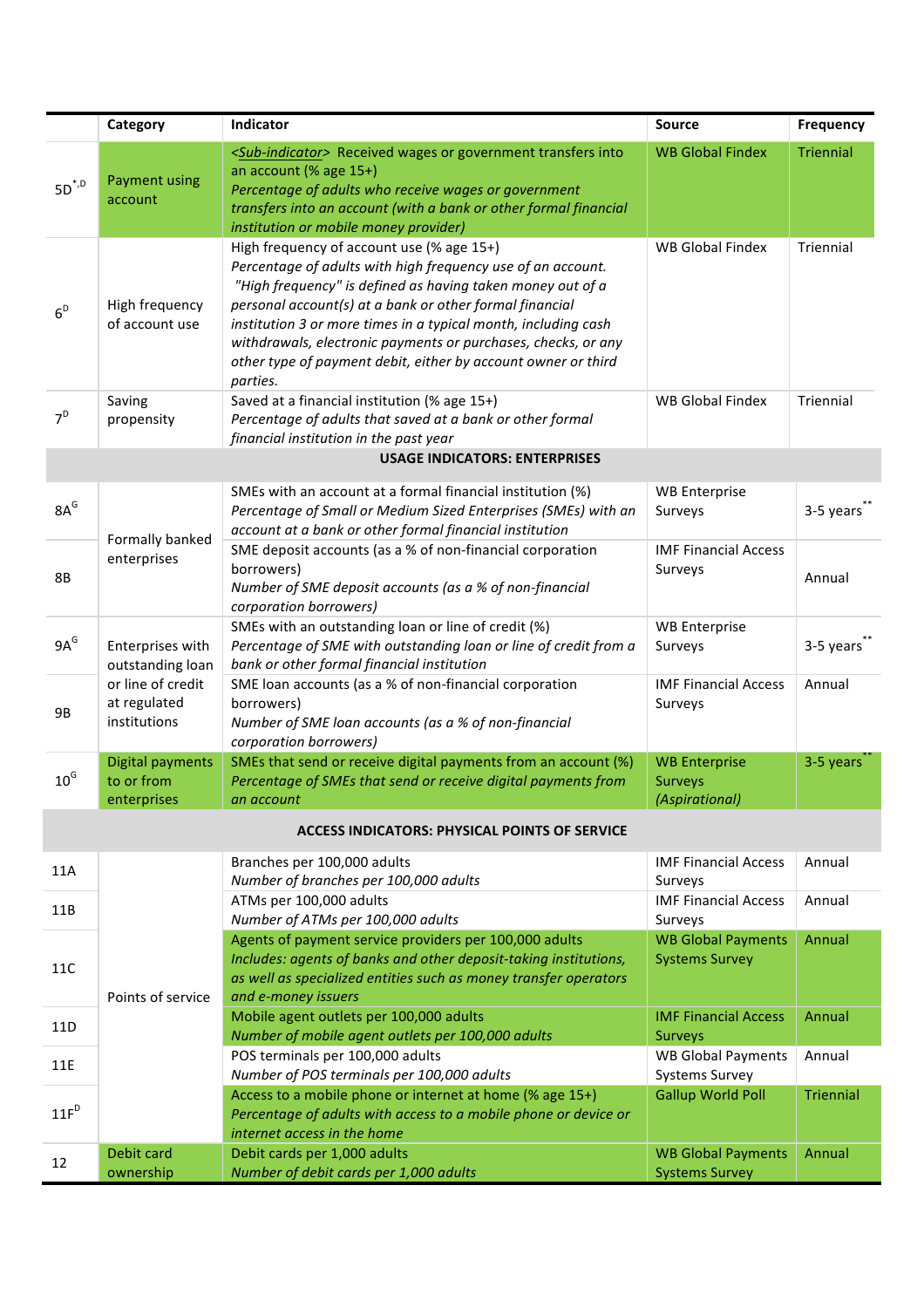| <b>WB Enterprise</b><br>3-5 years<br>Enterprise<br>SMEs that have a POS terminal (%)<br>$13^{\text{G}}$<br><b>Surveys</b><br>points of service<br>Percentage of SME's that have a point of sale (POS) terminal<br>(Aspirational)<br>Interoperability of ATM networks and interoperability of POS<br>Interoperability<br>terminals (0-1) Takes the value 1 if most or all ATM networks<br><b>WB Global Payments</b><br>of Points of<br>14<br>Annual<br>(/POS terminals) are interconnected and 0 if they are not<br><b>Systems Survey</b><br>Service<br>interconnected<br><b>QUALITY INDICATORS: FINANCIAL LITERACY AND CAPABILITY</b><br>Financial knowledge score<br><b>WB Financial</b><br>Periodic<br>Arithmetic score which sums up correct responses to questions<br>Capability Surveys<br>about basic financial concepts, such as: (A) Inflation, (B) Interest<br>and OECD National<br>Financial<br>15<br>Knowledge<br>rate, (C) Compound interest, (D) Money illusion, (E) Risk<br><b>Financial Literacy</b><br>diversification, (F) Main purpose of insurance.<br>and Inclusion<br>Surveys<br><b>WB Global Findex</b><br>Use of savings for emergency funding<br>Triennial<br>Percentage of adults that respond "savings" in response to the<br>question: If you had an emergency that required [\$10, or 1/25 of<br>Financial<br>$16^D$<br>GDPPC] urgently, where would you get the money? a) borrow<br>Behaviour<br>from friends/relative; b) work more; c) sell assets; d) savings; e)<br>loan from savings club; f) loan from bank; g) would not be able<br>to find it<br><b>QUALITY INDICATORS: MARKET CONDUCT AND CONSUMER PROTECTION</b><br>Disclosure index combining existence of a variety of disclosure<br>WB Global<br>Annual<br>requirements:<br>Consumer<br>(1) Plain language requirement (e.g. understandable,<br><b>Protection Survey</b><br>Disclosure<br>17<br>prohibition of hidden clauses) (2) Local language requirement,<br>Requirements<br>(3) Prescribed standardized disclosure format, (4) Recourse<br>rights and processes (5) total rate to be paid for a credit (basic<br>costs plus commission rates, fees, insurance, taxes)<br>Index reflecting the existence of formal internal and external<br><b>WB</b> Global<br>Annual<br>dispute resolution mechanisms:<br>Consumer<br>(1) Internal dispute resolution mechanism indicator: law or<br><b>Protection Survey</b><br>regulation setting standards for complaints resolution and<br>Dispute<br>handling by financial institutions (including timeliness,<br>18<br>Resolution<br>accessibility, requirements to implement complaints handling<br>procedures) (2) External dispute resolution mechanism indicator:<br>System in place that allows a customer to seek affordable and<br>efficient recourse with a third party (supervisory agency, a<br>financial ombudsman or equivalent institution)<br><b>QUALITY INDICATORS: BARRIERS TO USE</b><br><b>WB Enterprise</b><br>3-5 years<br>Percentage of SMEs required to provide collateral on their last<br>Surveys and OECD<br>bank loan (reflects the tightness of credit conditions)<br><b>SME Scoreboard</b><br>Getting credit: the strength of credit reporting systems and the<br><b>WBG Doing</b><br>Annual<br>effectiveness of collateral and bankruptcy laws in facilitating<br><b>Business</b><br>lending. Measured as "Distance to frontier"<br>$19^{\text{G}}$<br><b>Credit Barriers</b><br>The "distance to frontier" score aids in assessing the absolute<br>level of regulatory performance and how it improves over time. |  | Category | Indicator | <b>Source</b> | <b>Frequency</b> |
|----------------------------------------------------------------------------------------------------------------------------------------------------------------------------------------------------------------------------------------------------------------------------------------------------------------------------------------------------------------------------------------------------------------------------------------------------------------------------------------------------------------------------------------------------------------------------------------------------------------------------------------------------------------------------------------------------------------------------------------------------------------------------------------------------------------------------------------------------------------------------------------------------------------------------------------------------------------------------------------------------------------------------------------------------------------------------------------------------------------------------------------------------------------------------------------------------------------------------------------------------------------------------------------------------------------------------------------------------------------------------------------------------------------------------------------------------------------------------------------------------------------------------------------------------------------------------------------------------------------------------------------------------------------------------------------------------------------------------------------------------------------------------------------------------------------------------------------------------------------------------------------------------------------------------------------------------------------------------------------------------------------------------------------------------------------------------------------------------------------------------------------------------------------------------------------------------------------------------------------------------------------------------------------------------------------------------------------------------------------------------------------------------------------------------------------------------------------------------------------------------------------------------------------------------------------------------------------------------------------------------------------------------------------------------------------------------------------------------------------------------------------------------------------------------------------------------------------------------------------------------------------------------------------------------------------------------------------------------------------------------------------------------------------------------------------------------------------------------------------------------------------------------------------------------------------------------------------------------------------------------------------------------------------------------------------------------------------------------------------------------------------------------------------------------------------------------------------------------------------------------------------------------------------------------------------------------------------|--|----------|-----------|---------------|------------------|
|                                                                                                                                                                                                                                                                                                                                                                                                                                                                                                                                                                                                                                                                                                                                                                                                                                                                                                                                                                                                                                                                                                                                                                                                                                                                                                                                                                                                                                                                                                                                                                                                                                                                                                                                                                                                                                                                                                                                                                                                                                                                                                                                                                                                                                                                                                                                                                                                                                                                                                                                                                                                                                                                                                                                                                                                                                                                                                                                                                                                                                                                                                                                                                                                                                                                                                                                                                                                                                                                                                                                                                                        |  |          |           |               |                  |
|                                                                                                                                                                                                                                                                                                                                                                                                                                                                                                                                                                                                                                                                                                                                                                                                                                                                                                                                                                                                                                                                                                                                                                                                                                                                                                                                                                                                                                                                                                                                                                                                                                                                                                                                                                                                                                                                                                                                                                                                                                                                                                                                                                                                                                                                                                                                                                                                                                                                                                                                                                                                                                                                                                                                                                                                                                                                                                                                                                                                                                                                                                                                                                                                                                                                                                                                                                                                                                                                                                                                                                                        |  |          |           |               |                  |
|                                                                                                                                                                                                                                                                                                                                                                                                                                                                                                                                                                                                                                                                                                                                                                                                                                                                                                                                                                                                                                                                                                                                                                                                                                                                                                                                                                                                                                                                                                                                                                                                                                                                                                                                                                                                                                                                                                                                                                                                                                                                                                                                                                                                                                                                                                                                                                                                                                                                                                                                                                                                                                                                                                                                                                                                                                                                                                                                                                                                                                                                                                                                                                                                                                                                                                                                                                                                                                                                                                                                                                                        |  |          |           |               |                  |
|                                                                                                                                                                                                                                                                                                                                                                                                                                                                                                                                                                                                                                                                                                                                                                                                                                                                                                                                                                                                                                                                                                                                                                                                                                                                                                                                                                                                                                                                                                                                                                                                                                                                                                                                                                                                                                                                                                                                                                                                                                                                                                                                                                                                                                                                                                                                                                                                                                                                                                                                                                                                                                                                                                                                                                                                                                                                                                                                                                                                                                                                                                                                                                                                                                                                                                                                                                                                                                                                                                                                                                                        |  |          |           |               |                  |
|                                                                                                                                                                                                                                                                                                                                                                                                                                                                                                                                                                                                                                                                                                                                                                                                                                                                                                                                                                                                                                                                                                                                                                                                                                                                                                                                                                                                                                                                                                                                                                                                                                                                                                                                                                                                                                                                                                                                                                                                                                                                                                                                                                                                                                                                                                                                                                                                                                                                                                                                                                                                                                                                                                                                                                                                                                                                                                                                                                                                                                                                                                                                                                                                                                                                                                                                                                                                                                                                                                                                                                                        |  |          |           |               |                  |
|                                                                                                                                                                                                                                                                                                                                                                                                                                                                                                                                                                                                                                                                                                                                                                                                                                                                                                                                                                                                                                                                                                                                                                                                                                                                                                                                                                                                                                                                                                                                                                                                                                                                                                                                                                                                                                                                                                                                                                                                                                                                                                                                                                                                                                                                                                                                                                                                                                                                                                                                                                                                                                                                                                                                                                                                                                                                                                                                                                                                                                                                                                                                                                                                                                                                                                                                                                                                                                                                                                                                                                                        |  |          |           |               |                  |
|                                                                                                                                                                                                                                                                                                                                                                                                                                                                                                                                                                                                                                                                                                                                                                                                                                                                                                                                                                                                                                                                                                                                                                                                                                                                                                                                                                                                                                                                                                                                                                                                                                                                                                                                                                                                                                                                                                                                                                                                                                                                                                                                                                                                                                                                                                                                                                                                                                                                                                                                                                                                                                                                                                                                                                                                                                                                                                                                                                                                                                                                                                                                                                                                                                                                                                                                                                                                                                                                                                                                                                                        |  |          |           |               |                  |
|                                                                                                                                                                                                                                                                                                                                                                                                                                                                                                                                                                                                                                                                                                                                                                                                                                                                                                                                                                                                                                                                                                                                                                                                                                                                                                                                                                                                                                                                                                                                                                                                                                                                                                                                                                                                                                                                                                                                                                                                                                                                                                                                                                                                                                                                                                                                                                                                                                                                                                                                                                                                                                                                                                                                                                                                                                                                                                                                                                                                                                                                                                                                                                                                                                                                                                                                                                                                                                                                                                                                                                                        |  |          |           |               |                  |
|                                                                                                                                                                                                                                                                                                                                                                                                                                                                                                                                                                                                                                                                                                                                                                                                                                                                                                                                                                                                                                                                                                                                                                                                                                                                                                                                                                                                                                                                                                                                                                                                                                                                                                                                                                                                                                                                                                                                                                                                                                                                                                                                                                                                                                                                                                                                                                                                                                                                                                                                                                                                                                                                                                                                                                                                                                                                                                                                                                                                                                                                                                                                                                                                                                                                                                                                                                                                                                                                                                                                                                                        |  |          |           |               |                  |
|                                                                                                                                                                                                                                                                                                                                                                                                                                                                                                                                                                                                                                                                                                                                                                                                                                                                                                                                                                                                                                                                                                                                                                                                                                                                                                                                                                                                                                                                                                                                                                                                                                                                                                                                                                                                                                                                                                                                                                                                                                                                                                                                                                                                                                                                                                                                                                                                                                                                                                                                                                                                                                                                                                                                                                                                                                                                                                                                                                                                                                                                                                                                                                                                                                                                                                                                                                                                                                                                                                                                                                                        |  |          |           |               |                  |
|                                                                                                                                                                                                                                                                                                                                                                                                                                                                                                                                                                                                                                                                                                                                                                                                                                                                                                                                                                                                                                                                                                                                                                                                                                                                                                                                                                                                                                                                                                                                                                                                                                                                                                                                                                                                                                                                                                                                                                                                                                                                                                                                                                                                                                                                                                                                                                                                                                                                                                                                                                                                                                                                                                                                                                                                                                                                                                                                                                                                                                                                                                                                                                                                                                                                                                                                                                                                                                                                                                                                                                                        |  |          |           |               |                  |
|                                                                                                                                                                                                                                                                                                                                                                                                                                                                                                                                                                                                                                                                                                                                                                                                                                                                                                                                                                                                                                                                                                                                                                                                                                                                                                                                                                                                                                                                                                                                                                                                                                                                                                                                                                                                                                                                                                                                                                                                                                                                                                                                                                                                                                                                                                                                                                                                                                                                                                                                                                                                                                                                                                                                                                                                                                                                                                                                                                                                                                                                                                                                                                                                                                                                                                                                                                                                                                                                                                                                                                                        |  |          |           |               |                  |
|                                                                                                                                                                                                                                                                                                                                                                                                                                                                                                                                                                                                                                                                                                                                                                                                                                                                                                                                                                                                                                                                                                                                                                                                                                                                                                                                                                                                                                                                                                                                                                                                                                                                                                                                                                                                                                                                                                                                                                                                                                                                                                                                                                                                                                                                                                                                                                                                                                                                                                                                                                                                                                                                                                                                                                                                                                                                                                                                                                                                                                                                                                                                                                                                                                                                                                                                                                                                                                                                                                                                                                                        |  |          |           |               |                  |
|                                                                                                                                                                                                                                                                                                                                                                                                                                                                                                                                                                                                                                                                                                                                                                                                                                                                                                                                                                                                                                                                                                                                                                                                                                                                                                                                                                                                                                                                                                                                                                                                                                                                                                                                                                                                                                                                                                                                                                                                                                                                                                                                                                                                                                                                                                                                                                                                                                                                                                                                                                                                                                                                                                                                                                                                                                                                                                                                                                                                                                                                                                                                                                                                                                                                                                                                                                                                                                                                                                                                                                                        |  |          |           |               |                  |
|                                                                                                                                                                                                                                                                                                                                                                                                                                                                                                                                                                                                                                                                                                                                                                                                                                                                                                                                                                                                                                                                                                                                                                                                                                                                                                                                                                                                                                                                                                                                                                                                                                                                                                                                                                                                                                                                                                                                                                                                                                                                                                                                                                                                                                                                                                                                                                                                                                                                                                                                                                                                                                                                                                                                                                                                                                                                                                                                                                                                                                                                                                                                                                                                                                                                                                                                                                                                                                                                                                                                                                                        |  |          |           |               |                  |
|                                                                                                                                                                                                                                                                                                                                                                                                                                                                                                                                                                                                                                                                                                                                                                                                                                                                                                                                                                                                                                                                                                                                                                                                                                                                                                                                                                                                                                                                                                                                                                                                                                                                                                                                                                                                                                                                                                                                                                                                                                                                                                                                                                                                                                                                                                                                                                                                                                                                                                                                                                                                                                                                                                                                                                                                                                                                                                                                                                                                                                                                                                                                                                                                                                                                                                                                                                                                                                                                                                                                                                                        |  |          |           |               |                  |
|                                                                                                                                                                                                                                                                                                                                                                                                                                                                                                                                                                                                                                                                                                                                                                                                                                                                                                                                                                                                                                                                                                                                                                                                                                                                                                                                                                                                                                                                                                                                                                                                                                                                                                                                                                                                                                                                                                                                                                                                                                                                                                                                                                                                                                                                                                                                                                                                                                                                                                                                                                                                                                                                                                                                                                                                                                                                                                                                                                                                                                                                                                                                                                                                                                                                                                                                                                                                                                                                                                                                                                                        |  |          |           |               |                  |
|                                                                                                                                                                                                                                                                                                                                                                                                                                                                                                                                                                                                                                                                                                                                                                                                                                                                                                                                                                                                                                                                                                                                                                                                                                                                                                                                                                                                                                                                                                                                                                                                                                                                                                                                                                                                                                                                                                                                                                                                                                                                                                                                                                                                                                                                                                                                                                                                                                                                                                                                                                                                                                                                                                                                                                                                                                                                                                                                                                                                                                                                                                                                                                                                                                                                                                                                                                                                                                                                                                                                                                                        |  |          |           |               |                  |
|                                                                                                                                                                                                                                                                                                                                                                                                                                                                                                                                                                                                                                                                                                                                                                                                                                                                                                                                                                                                                                                                                                                                                                                                                                                                                                                                                                                                                                                                                                                                                                                                                                                                                                                                                                                                                                                                                                                                                                                                                                                                                                                                                                                                                                                                                                                                                                                                                                                                                                                                                                                                                                                                                                                                                                                                                                                                                                                                                                                                                                                                                                                                                                                                                                                                                                                                                                                                                                                                                                                                                                                        |  |          |           |               |                  |
|                                                                                                                                                                                                                                                                                                                                                                                                                                                                                                                                                                                                                                                                                                                                                                                                                                                                                                                                                                                                                                                                                                                                                                                                                                                                                                                                                                                                                                                                                                                                                                                                                                                                                                                                                                                                                                                                                                                                                                                                                                                                                                                                                                                                                                                                                                                                                                                                                                                                                                                                                                                                                                                                                                                                                                                                                                                                                                                                                                                                                                                                                                                                                                                                                                                                                                                                                                                                                                                                                                                                                                                        |  |          |           |               |                  |
|                                                                                                                                                                                                                                                                                                                                                                                                                                                                                                                                                                                                                                                                                                                                                                                                                                                                                                                                                                                                                                                                                                                                                                                                                                                                                                                                                                                                                                                                                                                                                                                                                                                                                                                                                                                                                                                                                                                                                                                                                                                                                                                                                                                                                                                                                                                                                                                                                                                                                                                                                                                                                                                                                                                                                                                                                                                                                                                                                                                                                                                                                                                                                                                                                                                                                                                                                                                                                                                                                                                                                                                        |  |          |           |               |                  |
|                                                                                                                                                                                                                                                                                                                                                                                                                                                                                                                                                                                                                                                                                                                                                                                                                                                                                                                                                                                                                                                                                                                                                                                                                                                                                                                                                                                                                                                                                                                                                                                                                                                                                                                                                                                                                                                                                                                                                                                                                                                                                                                                                                                                                                                                                                                                                                                                                                                                                                                                                                                                                                                                                                                                                                                                                                                                                                                                                                                                                                                                                                                                                                                                                                                                                                                                                                                                                                                                                                                                                                                        |  |          |           |               |                  |
|                                                                                                                                                                                                                                                                                                                                                                                                                                                                                                                                                                                                                                                                                                                                                                                                                                                                                                                                                                                                                                                                                                                                                                                                                                                                                                                                                                                                                                                                                                                                                                                                                                                                                                                                                                                                                                                                                                                                                                                                                                                                                                                                                                                                                                                                                                                                                                                                                                                                                                                                                                                                                                                                                                                                                                                                                                                                                                                                                                                                                                                                                                                                                                                                                                                                                                                                                                                                                                                                                                                                                                                        |  |          |           |               |                  |
|                                                                                                                                                                                                                                                                                                                                                                                                                                                                                                                                                                                                                                                                                                                                                                                                                                                                                                                                                                                                                                                                                                                                                                                                                                                                                                                                                                                                                                                                                                                                                                                                                                                                                                                                                                                                                                                                                                                                                                                                                                                                                                                                                                                                                                                                                                                                                                                                                                                                                                                                                                                                                                                                                                                                                                                                                                                                                                                                                                                                                                                                                                                                                                                                                                                                                                                                                                                                                                                                                                                                                                                        |  |          |           |               |                  |
|                                                                                                                                                                                                                                                                                                                                                                                                                                                                                                                                                                                                                                                                                                                                                                                                                                                                                                                                                                                                                                                                                                                                                                                                                                                                                                                                                                                                                                                                                                                                                                                                                                                                                                                                                                                                                                                                                                                                                                                                                                                                                                                                                                                                                                                                                                                                                                                                                                                                                                                                                                                                                                                                                                                                                                                                                                                                                                                                                                                                                                                                                                                                                                                                                                                                                                                                                                                                                                                                                                                                                                                        |  |          |           |               |                  |
|                                                                                                                                                                                                                                                                                                                                                                                                                                                                                                                                                                                                                                                                                                                                                                                                                                                                                                                                                                                                                                                                                                                                                                                                                                                                                                                                                                                                                                                                                                                                                                                                                                                                                                                                                                                                                                                                                                                                                                                                                                                                                                                                                                                                                                                                                                                                                                                                                                                                                                                                                                                                                                                                                                                                                                                                                                                                                                                                                                                                                                                                                                                                                                                                                                                                                                                                                                                                                                                                                                                                                                                        |  |          |           |               |                  |
|                                                                                                                                                                                                                                                                                                                                                                                                                                                                                                                                                                                                                                                                                                                                                                                                                                                                                                                                                                                                                                                                                                                                                                                                                                                                                                                                                                                                                                                                                                                                                                                                                                                                                                                                                                                                                                                                                                                                                                                                                                                                                                                                                                                                                                                                                                                                                                                                                                                                                                                                                                                                                                                                                                                                                                                                                                                                                                                                                                                                                                                                                                                                                                                                                                                                                                                                                                                                                                                                                                                                                                                        |  |          |           |               |                  |
|                                                                                                                                                                                                                                                                                                                                                                                                                                                                                                                                                                                                                                                                                                                                                                                                                                                                                                                                                                                                                                                                                                                                                                                                                                                                                                                                                                                                                                                                                                                                                                                                                                                                                                                                                                                                                                                                                                                                                                                                                                                                                                                                                                                                                                                                                                                                                                                                                                                                                                                                                                                                                                                                                                                                                                                                                                                                                                                                                                                                                                                                                                                                                                                                                                                                                                                                                                                                                                                                                                                                                                                        |  |          |           |               |                  |
|                                                                                                                                                                                                                                                                                                                                                                                                                                                                                                                                                                                                                                                                                                                                                                                                                                                                                                                                                                                                                                                                                                                                                                                                                                                                                                                                                                                                                                                                                                                                                                                                                                                                                                                                                                                                                                                                                                                                                                                                                                                                                                                                                                                                                                                                                                                                                                                                                                                                                                                                                                                                                                                                                                                                                                                                                                                                                                                                                                                                                                                                                                                                                                                                                                                                                                                                                                                                                                                                                                                                                                                        |  |          |           |               |                  |
|                                                                                                                                                                                                                                                                                                                                                                                                                                                                                                                                                                                                                                                                                                                                                                                                                                                                                                                                                                                                                                                                                                                                                                                                                                                                                                                                                                                                                                                                                                                                                                                                                                                                                                                                                                                                                                                                                                                                                                                                                                                                                                                                                                                                                                                                                                                                                                                                                                                                                                                                                                                                                                                                                                                                                                                                                                                                                                                                                                                                                                                                                                                                                                                                                                                                                                                                                                                                                                                                                                                                                                                        |  |          |           |               |                  |
|                                                                                                                                                                                                                                                                                                                                                                                                                                                                                                                                                                                                                                                                                                                                                                                                                                                                                                                                                                                                                                                                                                                                                                                                                                                                                                                                                                                                                                                                                                                                                                                                                                                                                                                                                                                                                                                                                                                                                                                                                                                                                                                                                                                                                                                                                                                                                                                                                                                                                                                                                                                                                                                                                                                                                                                                                                                                                                                                                                                                                                                                                                                                                                                                                                                                                                                                                                                                                                                                                                                                                                                        |  |          |           |               |                  |
|                                                                                                                                                                                                                                                                                                                                                                                                                                                                                                                                                                                                                                                                                                                                                                                                                                                                                                                                                                                                                                                                                                                                                                                                                                                                                                                                                                                                                                                                                                                                                                                                                                                                                                                                                                                                                                                                                                                                                                                                                                                                                                                                                                                                                                                                                                                                                                                                                                                                                                                                                                                                                                                                                                                                                                                                                                                                                                                                                                                                                                                                                                                                                                                                                                                                                                                                                                                                                                                                                                                                                                                        |  |          |           |               |                  |
|                                                                                                                                                                                                                                                                                                                                                                                                                                                                                                                                                                                                                                                                                                                                                                                                                                                                                                                                                                                                                                                                                                                                                                                                                                                                                                                                                                                                                                                                                                                                                                                                                                                                                                                                                                                                                                                                                                                                                                                                                                                                                                                                                                                                                                                                                                                                                                                                                                                                                                                                                                                                                                                                                                                                                                                                                                                                                                                                                                                                                                                                                                                                                                                                                                                                                                                                                                                                                                                                                                                                                                                        |  |          |           |               |                  |
|                                                                                                                                                                                                                                                                                                                                                                                                                                                                                                                                                                                                                                                                                                                                                                                                                                                                                                                                                                                                                                                                                                                                                                                                                                                                                                                                                                                                                                                                                                                                                                                                                                                                                                                                                                                                                                                                                                                                                                                                                                                                                                                                                                                                                                                                                                                                                                                                                                                                                                                                                                                                                                                                                                                                                                                                                                                                                                                                                                                                                                                                                                                                                                                                                                                                                                                                                                                                                                                                                                                                                                                        |  |          |           |               |                  |
|                                                                                                                                                                                                                                                                                                                                                                                                                                                                                                                                                                                                                                                                                                                                                                                                                                                                                                                                                                                                                                                                                                                                                                                                                                                                                                                                                                                                                                                                                                                                                                                                                                                                                                                                                                                                                                                                                                                                                                                                                                                                                                                                                                                                                                                                                                                                                                                                                                                                                                                                                                                                                                                                                                                                                                                                                                                                                                                                                                                                                                                                                                                                                                                                                                                                                                                                                                                                                                                                                                                                                                                        |  |          |           |               |                  |
|                                                                                                                                                                                                                                                                                                                                                                                                                                                                                                                                                                                                                                                                                                                                                                                                                                                                                                                                                                                                                                                                                                                                                                                                                                                                                                                                                                                                                                                                                                                                                                                                                                                                                                                                                                                                                                                                                                                                                                                                                                                                                                                                                                                                                                                                                                                                                                                                                                                                                                                                                                                                                                                                                                                                                                                                                                                                                                                                                                                                                                                                                                                                                                                                                                                                                                                                                                                                                                                                                                                                                                                        |  |          |           |               |                  |
|                                                                                                                                                                                                                                                                                                                                                                                                                                                                                                                                                                                                                                                                                                                                                                                                                                                                                                                                                                                                                                                                                                                                                                                                                                                                                                                                                                                                                                                                                                                                                                                                                                                                                                                                                                                                                                                                                                                                                                                                                                                                                                                                                                                                                                                                                                                                                                                                                                                                                                                                                                                                                                                                                                                                                                                                                                                                                                                                                                                                                                                                                                                                                                                                                                                                                                                                                                                                                                                                                                                                                                                        |  |          |           |               |                  |
|                                                                                                                                                                                                                                                                                                                                                                                                                                                                                                                                                                                                                                                                                                                                                                                                                                                                                                                                                                                                                                                                                                                                                                                                                                                                                                                                                                                                                                                                                                                                                                                                                                                                                                                                                                                                                                                                                                                                                                                                                                                                                                                                                                                                                                                                                                                                                                                                                                                                                                                                                                                                                                                                                                                                                                                                                                                                                                                                                                                                                                                                                                                                                                                                                                                                                                                                                                                                                                                                                                                                                                                        |  |          |           |               |                  |
|                                                                                                                                                                                                                                                                                                                                                                                                                                                                                                                                                                                                                                                                                                                                                                                                                                                                                                                                                                                                                                                                                                                                                                                                                                                                                                                                                                                                                                                                                                                                                                                                                                                                                                                                                                                                                                                                                                                                                                                                                                                                                                                                                                                                                                                                                                                                                                                                                                                                                                                                                                                                                                                                                                                                                                                                                                                                                                                                                                                                                                                                                                                                                                                                                                                                                                                                                                                                                                                                                                                                                                                        |  |          |           |               |                  |
|                                                                                                                                                                                                                                                                                                                                                                                                                                                                                                                                                                                                                                                                                                                                                                                                                                                                                                                                                                                                                                                                                                                                                                                                                                                                                                                                                                                                                                                                                                                                                                                                                                                                                                                                                                                                                                                                                                                                                                                                                                                                                                                                                                                                                                                                                                                                                                                                                                                                                                                                                                                                                                                                                                                                                                                                                                                                                                                                                                                                                                                                                                                                                                                                                                                                                                                                                                                                                                                                                                                                                                                        |  |          |           |               |                  |
| This measure shows the distance of each economy to the                                                                                                                                                                                                                                                                                                                                                                                                                                                                                                                                                                                                                                                                                                                                                                                                                                                                                                                                                                                                                                                                                                                                                                                                                                                                                                                                                                                                                                                                                                                                                                                                                                                                                                                                                                                                                                                                                                                                                                                                                                                                                                                                                                                                                                                                                                                                                                                                                                                                                                                                                                                                                                                                                                                                                                                                                                                                                                                                                                                                                                                                                                                                                                                                                                                                                                                                                                                                                                                                                                                                 |  |          |           |               |                  |
| "frontier," which represents the best performance observed on                                                                                                                                                                                                                                                                                                                                                                                                                                                                                                                                                                                                                                                                                                                                                                                                                                                                                                                                                                                                                                                                                                                                                                                                                                                                                                                                                                                                                                                                                                                                                                                                                                                                                                                                                                                                                                                                                                                                                                                                                                                                                                                                                                                                                                                                                                                                                                                                                                                                                                                                                                                                                                                                                                                                                                                                                                                                                                                                                                                                                                                                                                                                                                                                                                                                                                                                                                                                                                                                                                                          |  |          |           |               |                  |
| each of the indicators across all economies in the Doing<br>Business sample since 2005. This allows users both to see the                                                                                                                                                                                                                                                                                                                                                                                                                                                                                                                                                                                                                                                                                                                                                                                                                                                                                                                                                                                                                                                                                                                                                                                                                                                                                                                                                                                                                                                                                                                                                                                                                                                                                                                                                                                                                                                                                                                                                                                                                                                                                                                                                                                                                                                                                                                                                                                                                                                                                                                                                                                                                                                                                                                                                                                                                                                                                                                                                                                                                                                                                                                                                                                                                                                                                                                                                                                                                                                              |  |          |           |               |                  |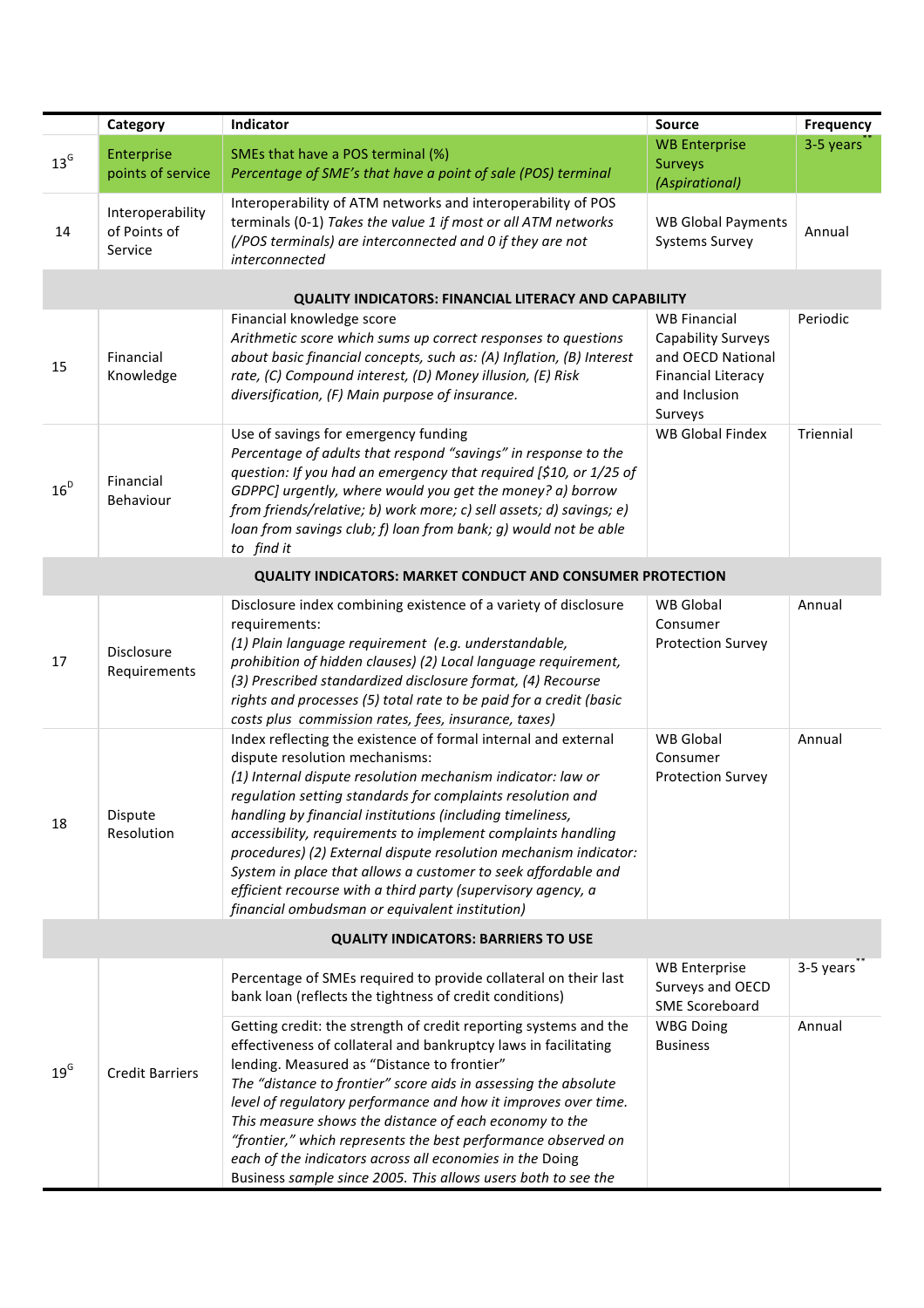| each of the indicators across all economies in the Doing<br>Business sample since 2005. This allows users both to see the<br>gap between a particular economy's performance and the best<br>performance at any point in time and to assess the absolute<br>change in the economy's regulatory environment over time as<br>measured by Doing Business. An economy's distance to frontier<br>is reflected on a scale from 0 to 100, where 0 represents the<br>lowest performance and 100 represents the frontier. For<br>example, a score of 75 in DB 2015 means an economy was 25 |  |
|----------------------------------------------------------------------------------------------------------------------------------------------------------------------------------------------------------------------------------------------------------------------------------------------------------------------------------------------------------------------------------------------------------------------------------------------------------------------------------------------------------------------------------------------------------------------------------|--|
| percentage points away from the frontier constructed from the                                                                                                                                                                                                                                                                                                                                                                                                                                                                                                                    |  |
| best performances across all economies and across time.                                                                                                                                                                                                                                                                                                                                                                                                                                                                                                                          |  |

Notes:

- Adults may use more than one mode of payment; sub-indicators are not mutually exclusive categories.
- \*\* Enterprise Surveys are collected globally on a three- to five-year cycle.
- 'D' Data is also shown disaggregated by income (poorest 40% of households and richest 60% of households); age (adults under 35 and adults 35 and older); and gender.
- 'G' Data is also shown for women-owned enterprises.

# Sources and Methodology

IMF Financial Access Survey: http://fas.imf.org

Gallup World Poll: http://www.gallup.com/strategicconsulting/en-us/worldpoll.aspx

OECD Financing SMEs and Entrepreneurs Scoreboard: http://www.oecd.org/cfe/smes/financing-smes-and-entrepreneurs-23065265.htm

OECD National Financial Literacy and Financial Inclusion Surveys: http://www.oecd.org/finance/financial-education/measuringfinancialliteracy.htm

World Bank Doing Business: http://www.doingbusiness.org/

World Bank Enterprise Surveys: http://www.enterprisesurveys.org

World Bank Global Findex Database: http://www.worldbank.org/globalfindex

World Bank Global Payment Systems Survey: http://www.worldbank.org/en/topic/paymentsystemsremittances/brief/gpss

World Bank Global Surveys on Consumer Protection and Financial Literacy, and Financial Capability: http://responsiblefinance.worldbank.org